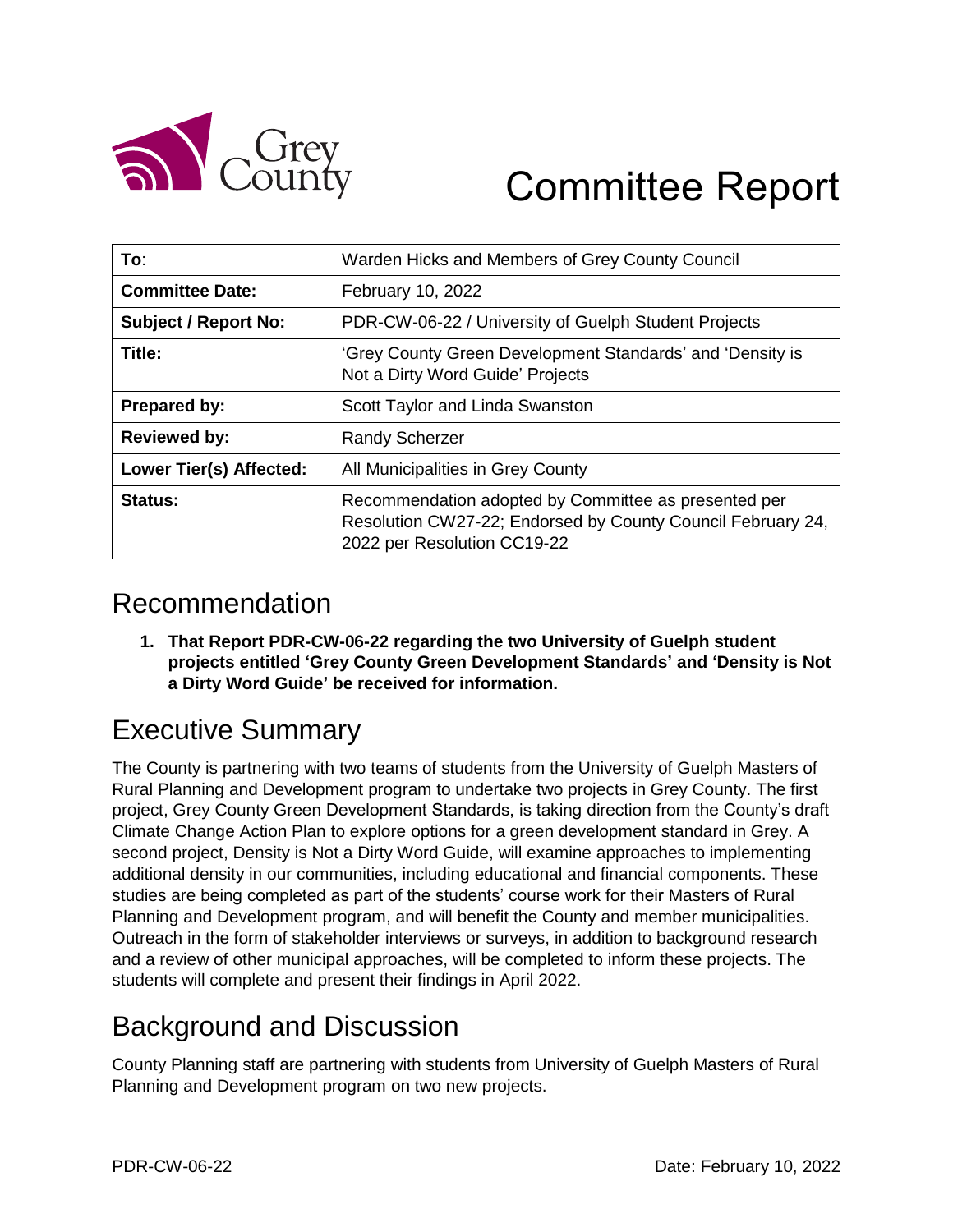The first project will involve a team of students researching and making recommendations on a Green Development Standard (GDS) for the County. As the County nears completion of our first Climate Change Action Plan (CCAP), one of the draft recommendations of the Plan is to create a GDS. While there are other green development standards nationally and across the province, County staff wanted to further explore what a 'Made-in-Grey' approach would look like given our geography, climate, and two-tier municipal structure. The project will focus on recommendations around governance and implementation, leveraging existing technical standards for low-carbon green development such as LEED, the Canadian Green Buildings Council Zero Carbon Standard, Passive House, and others. Should the finalized draft County Climate Change Action Plan be adopted by County Council, staff will issue a request for proposals (RFP) for the formal development of the GDS. Staff see this student project as providing valuable background information to inform both the RFP and the ultimate Grey County GDS.

This model of a student-led project informing a future consultant-driven process is not without precedent in Grey and was used a few years ago on the CCAP. At that time a team of University of Guelph students completed background research and made high-level recommendations on a Climate Change Action Plan for Grey. The student project was later used to inform the RFP and was provided to ICLEI Canada as part of their work on the CCAP.

The second project, involving another team of students, would create a guide titled 'Density is Not a Dirty Word' for the County. Grey County is currently experiencing an increase in residential growth rates and an increase in the cost of housing. Based on the direction from the Provincial Policy Statement (PPS) and the County's own Official Plan, Recolour Grey, the County is promoting a wide range of housing types at densities which make efficient use of land and servicing infrastructure. These housing types and densities can cause concern within our communities. In some cases, members of the public have raised questions about the need for such density, or even 'blamed' developers for 'trying to squeeze as many units as they can out of a property'. This Guide to be created by the students will explore;

- differing municipal approaches to accommodating density,
- the benefits of density from a planning and affordable housing perspective, and
- the intersection between density, asset management, and municipal finance.

County staff see the Guide as an educational tool about why well-planned density is not only desirable, but also a necessity. The Guide can be read as an entire document, or via standalone components such as infographics.

These projects and the study processes will both include;

- completing a policy review of other municipal approaches to the two subject matters,
- reviewing existing County and Municipal policies and background documents,
- consulting with local stakeholders across the County to get their input on the projects, and
- recommending policy approaches (in the case of the GDS) and creating a Guide (in the case of the Density project).

Staff are cognizant that the scope of these studies need to consider the County as a whole, while also recognizing that each of our communities are unique in their composition and needs.